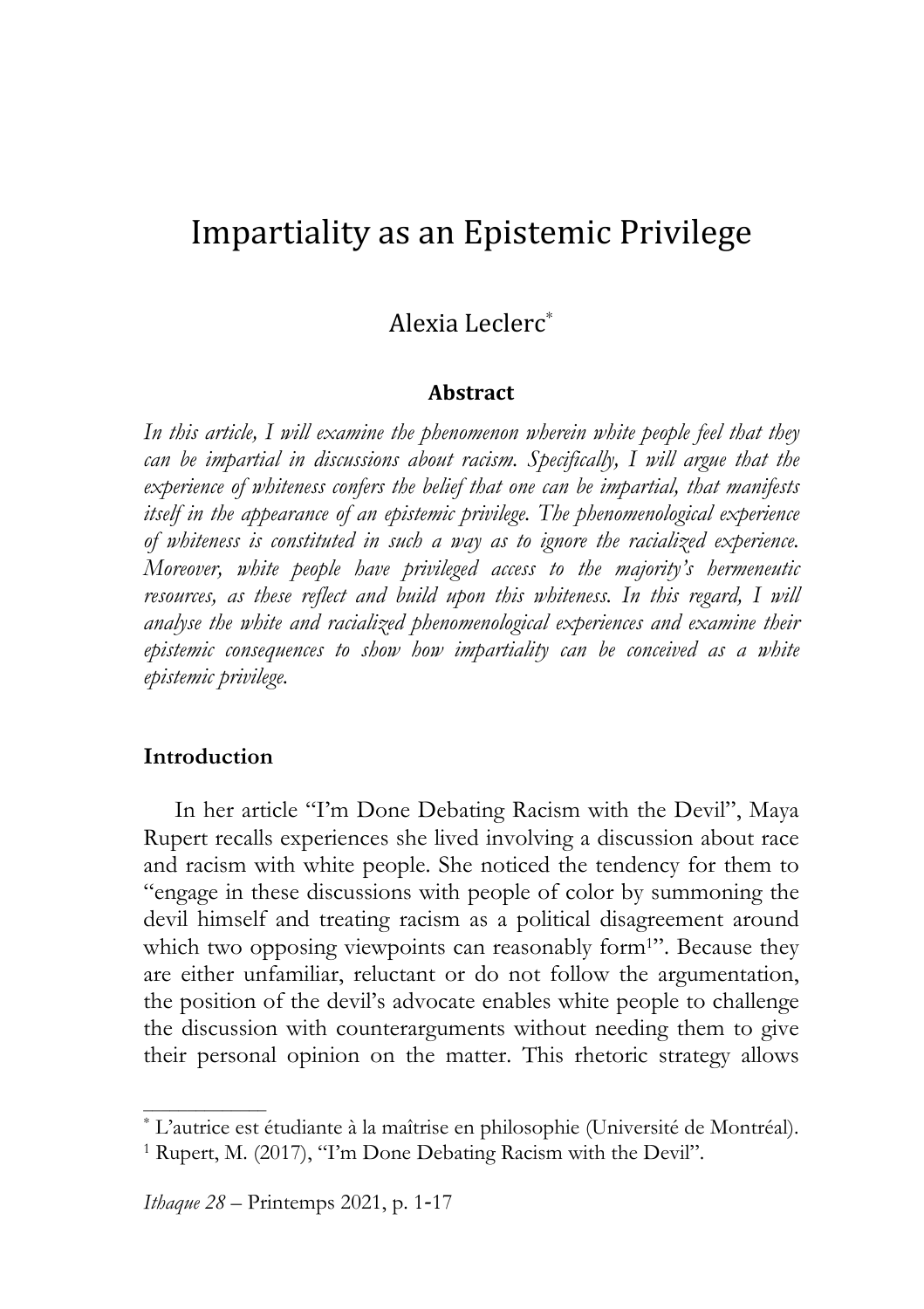them to defend a position without having to actually hold it: "he reminded me that he wasn't really disagreeing with me. The devil made him do it<sup>2"</sup>.

The devil's advocate is often justified by the desire to bring a neutral or impartial insight to the discussion. However, this strategy shows that, as Maya Rupert states it, "there is something at the core of the argument that they are (perhaps ashamedly) compelled by3". Otherwise, they would be open to explore individually and subjectively the arguments raised by the racialized person. This shows that it is likely that the white person feels concerned by the matter. Indeed, she cannot be impartial, because she is an agent who hold beliefs, biases, etc. which, paradoxically, allow her to feel neutral towards the matter. There is an inconsistency between the white person's belief that she is impartial, her reaction to the matter (using the devil's advocate), and her actual *situated* point of view. In light of this situation, we may wonder: why doe white people feel impartial even though they are not? Why does it feel legitimate to them to maintain such a position? Is she truly impartial and objective? If not, what are the epistemic consequences of holding this position in a discussion on racism ?

I argue that the belief that she can be impartial is an epistemic privilege resulting from the experience of whiteness in a context of *white supremacy*. The concept of white supremacy refers to the historical domination of whites over non-whites when socio-political structures were explicitly racist. Many scholars, such as Charles Mills, argue that there is still a need to conceptualise and use the term because the enduring sociopolitical structures reifies the history of white domination: "insofar as the modern world has been foundationally shaped by European colonialism, there is a sense in which white supremacy could be seen as transnational, global<sup>4"</sup>. I will situate the argument at the intersection of three fields: first, phenomenology will help me to account for the white and non-white experiences. Then, I will refer to concepts from critical philosophies of race, such as *white privilege* and *white ignorance* to understands the impacts of whiteness on racialized experiences. Finally, I will borrow

<sup>2</sup> *Ibid.*

<sup>3</sup> *Ibid.*

<sup>4</sup> Mills, C. (2003), "White Supremacy as Sociopolitical System", p. 37.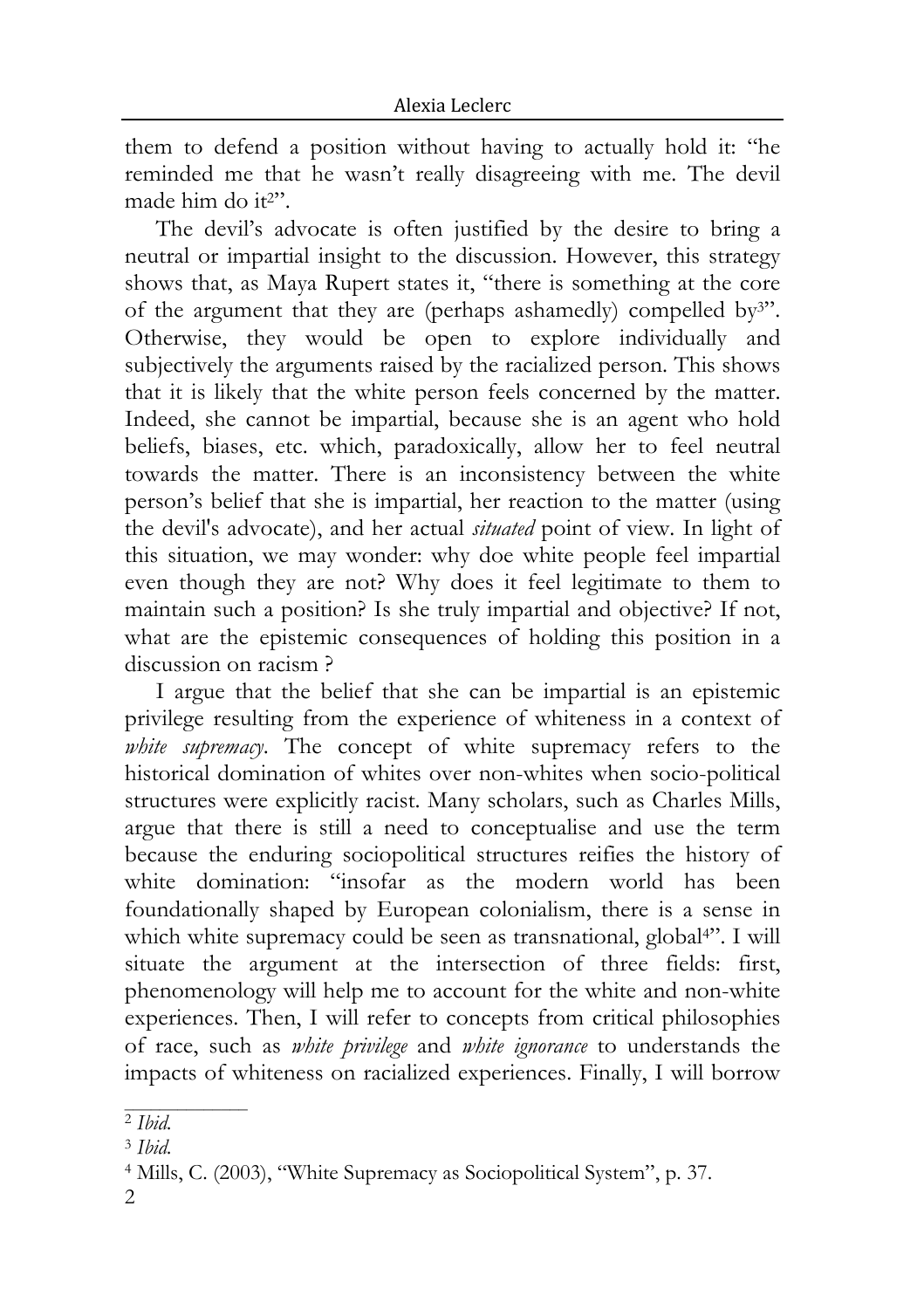from Standpoint theories the concept of *epistemic privilege*. Precisely, in the *first section*, I will argue that: 1. A white person will benefit from the context of white supremacy, while a racialized person will experience racial oppression. 2. In this regard, the racialized person has an epistemic privilege when addressing the issue of racism because she experiences it. In the *second section*, I will argue that: 3. On the other hand, the white person has privileged access to the dominant hermeneutic resources, as they reflect and build upon whiteness. 4. White people therefore also have a type of epistemic privilege in a predominantly white society. 5. Precisely, we will see how this privilege manifests itself in the posture of impartiality. In the *third section*, I will finally examine how: 6. Impartiality generates *white ignorance* and 7. The epistemic harms this phenomenon causes.

# **1. Phenomenological Experiences and Epistemic Privilege**

As a first step in the argument, I shall explain the phenomenon of white privilege. Current definitions of racism agree that it is not simply a socio-economic structure that disadvantages racialized people. According to Robin Di Angelo, it is rather an ideological system that systematizes the unequal distribution of privileges among different racial groups, therefore placing white people in a position of domination: "This unequal distribution benefits whites and disadvantages people of color overall and as a group<sup>5"</sup>. To exemplify this phenomenon, here are two manifestations of it that will also figure in my argument later on, presented in Peggy McIntosh's census of fifty *white privileges*: "20. I can do well in a challenging situation without being called a credit to my race<sup>6"</sup> and "34. I can worry about racism without being seen as self-interested or self-seeking7". Furthermore, this phenomenon must be understood in terms of relationships, dynamics, and actions and not simply as a result of a global structure. This avoids, as mentioned by Di Angelo, the prejudice that racism only concerns disadvantaged, racialized people and therefore unprivileged people. To this extent, several theorists of whiteness have looked at how white people position themselves

 $\overline{5}$  Di Angelo, R. (2011), "White Fragility", p. 56.

<sup>6</sup> Zack, N. (2018) *Philosophy of Race, an Introduction*, p. 165.

<sup>7</sup> *Ibid.*, p. 166.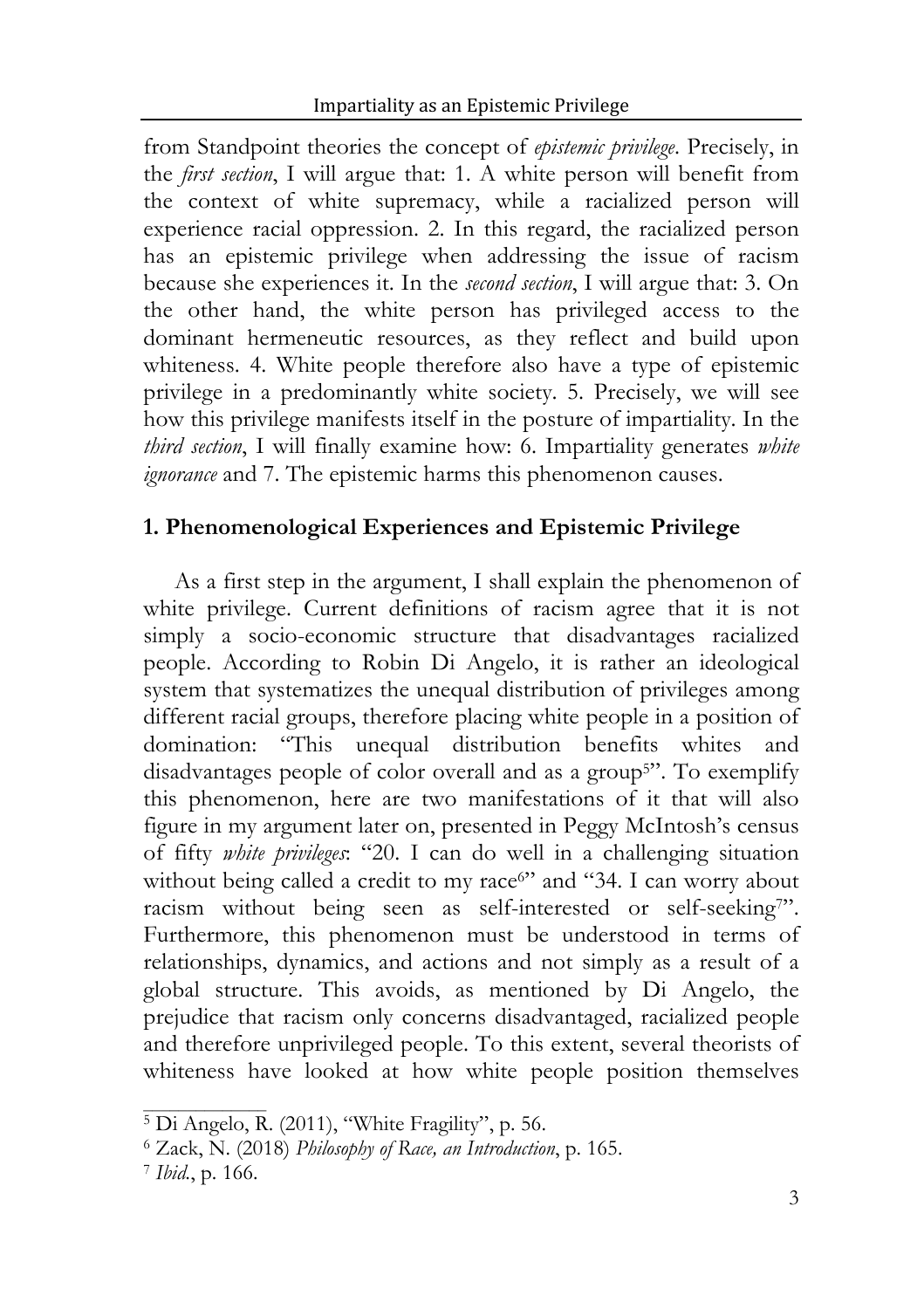within racism. They attempt to show the discrepancy between racialized people's experience of historical oppression, and the privileges held by white people and their attitudes towards racism. Indeed, white people benefit from the "hierarchical racial system<sup>8"</sup> which means that they can function without questioning their whiteness and without experiencing a sense of otherness and differentiation. This constitutes the concept of white privilege and is, according to Michelle Fine, characterized by the protection of whiteness by the North American society. This systemic protection provides white people the necessary conditions to feel free from racial issues and thus to avoid experiencing "race-based stress<sup>9"</sup>: "This insulated environment of racial privilege builds white expectations for racial comfort while at the same time lowering the ability to tolerate racial stress<sup>10"</sup>.

Now that I have situated the concept of whiteness in the contemporary context of racial issues, I will further investigate the phenomenological conditions underlying the experience of whiteness. As Sara Ahmed argues in "Phenomenology of Whiteness", whiteness is a category of experience. This definition avoids the pitfall of essentializing the phenomenon of whiteness. Indeed, through her phenomenological analysis, Ahmed demonstrates that it is often falsely naturalized, made invisible and universalized, and therefore constantly institutionally reified.

Sara Ahmed draws on Frantz Fanon's work to whiteness has become institutionalized in such a way that it appears as a form of "public comfort<sup>11"</sup>, i.e. the world is built from and around whiteness. The world comfortably surrenders and is offered to white people, as it corresponds in every measure to their horizons of deployment; white bodies, in this space, can thus feel "at home". Whiteness is what makes it possible for the white body to feel in the right place, to be a "body-at-home": "if the world is made white, then the body-athome is one that can inhabit whiteness<sup>12"</sup>. She grounds her argument in Fanon's analysis of colonialism, saying that it made the white world

4

<sup>8</sup> *Ibid.*, p. 163.

<sup>9</sup> Fine, M., *op. cit.*, p. 55.

<sup>10</sup> *Ibid.*

<sup>11</sup> Ahmed, S. (2007), "Phenomenology of Whiteness", p. 158.

<sup>12</sup> *Ibid.*, p. 153.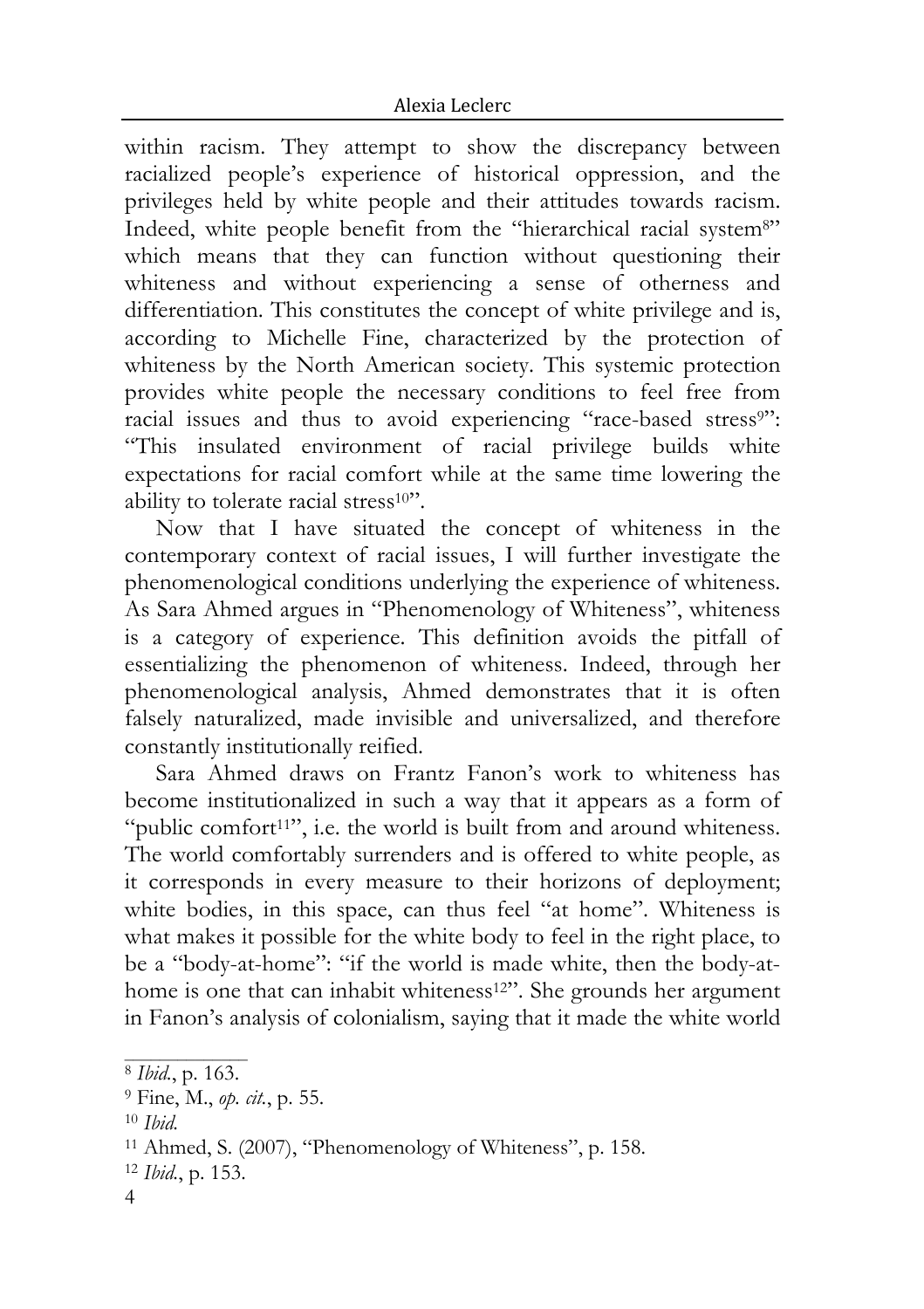'ready' for white bodies and experiences and explaining how it othered non-white existences. Colonialism has made whiteness the implicit norm of common experience which has taken root into Western institutions: "spaces are orientated 'around' whiteness, insofar as whiteness is not seen<sup>13"</sup>.

Consequently, white people are not exposed to other phenomenological experiences because they maintain the belief that there is only one "normal" way of being in the world. Sara Ahmed refers to Adrienne Rich's concept of *white solipsism* to capture, beyond consciously held racist beliefs, the assumption that the experience of whiteness it is the only one constituting the world. As a "tunnel" vision", this assumption directs white people's perspective such that they don't see non-white experiences as "precious or significant<sup>14"</sup> as theirs. To clarify, white solipsism is not simply plain ignorance about racial issues. It's the ignorance of how whiteness interacts with and impacts non-white people. Rich gives the example of guilt, as it makes white people feel bad about the other's situation, but not in a way that they can understand and empathize with the person, but rather to center the feeling on them: it is "a preoccupation with our own feelings which prevents us from ever connecting with the experience of others15". Thus, even if a white person is aware of how racial issues affect non-whites, the focus of their reflection remains the experience of the white person and not of the racialized person.

I will now link the white phenomenological experience and the hermeneutical resources that are constituted from it to show how they create epistemic ignorance towards non-white experiences. A hermeneutical resource is a collective interpretive resource allowing to account for and to give meaning to reality. Miranda Fricker theorized how these resources can generate hermeneutic injustices by undermining someone's ability to explain her social experience in an intelligible manner. Accordingly, a person might not be understood because she lacks hermeneutical resources, which means that she does not possess the concepts to make her testimony intelligible to her interlocutors. Since hermeneutical resources are collectively

<sup>13</sup> *Ibid.*, p. 157.

<sup>14</sup> Rich, A. (1979), "Disloyal to Civilization: Feminism and Gynephobia", p. 24.

<sup>15</sup> *Ibid.*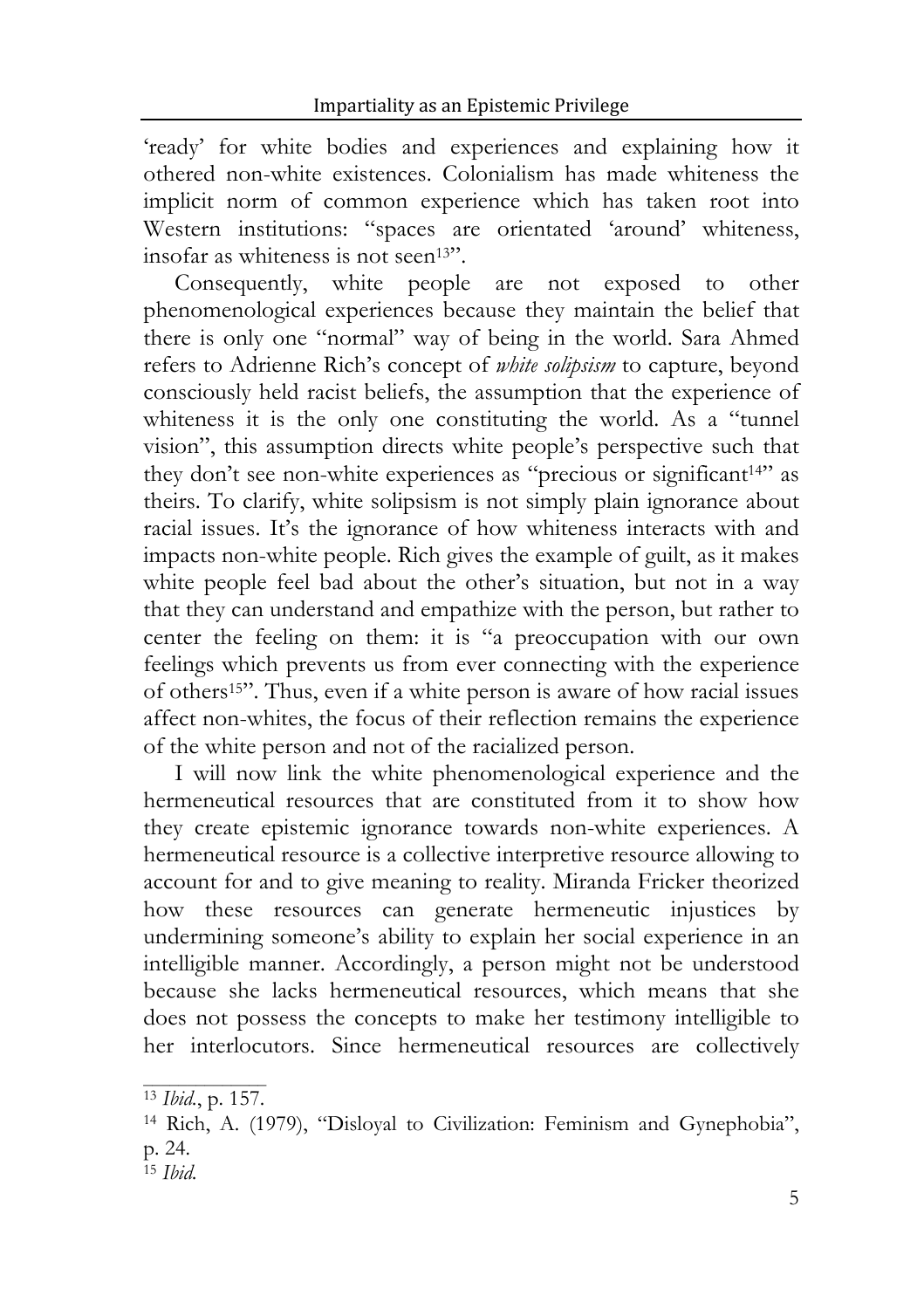shared, they are based on concepts and realities made understandable to the majority. Fricker adds that access to hermeneutical resources is unequally distributed because of power dynamics: "relations of unequal power can skew shared hermeneutical resources so that the powerful tend to have appropriate understandings of their experiences<sup>16"</sup>.

Thus, in contrast, minorities and oppressed social groups experiencing a reality that cannot be formulated with the normative and dominant hermeneutical resources will suffer from these shortcomings. Indeed, the understanding of their experience, as Fricker explains, will be reduced to an individual, punctual phenomenon that will remain unspeakable and obscure. It is through speaking and discussions amongst marginalized people that the common experience is brought to light and that new hermeneutical resources can be developed to shed light on the situation: "the process of sharing these half-formed understandings awakened hitherto dormant resources for social meanings<sup>17"</sup>. While some people can benefit from dominant hermeneutic resources because they can make their experiences intelligible using those resources, marginalized people work to expand and modify dominant hermeneutic resources to make their experiences visible and intelligible. In order to do so, they advocate for the epistemic legitimacy of their experiences that are not yet represented in recognized dominant hermeneutic resources. Feminist epistemologies have thus, among other things, conceptualized the notion of *epistemic privilege*.

I will now elaborate on the concept of epistemic privilege. Normally, this term is mainly used in feminist epistemologies. It refers to the idea that, in a largely consensual way, "the constitution of experience by gender is asserted to be epistemologically significant<sup>18"</sup>. It means that a marginalized person has the possibility to formulate her experience in epistemic terms in a way that is far more revealing than others' experiences. Why? Because this person is *situated* in her social context in such a way that she lives the experience of marginalization, thus giving her access to information

<sup>16</sup> Fricker, M. (2007), *Epistemic injustice: Power and the Ethics of Knowing*, p. 148. <sup>17</sup> *Ibid.*

<sup>18</sup> Bar on, B. (1993), "Marginality and Epistemic Privilege", p. 83.

<sup>6</sup>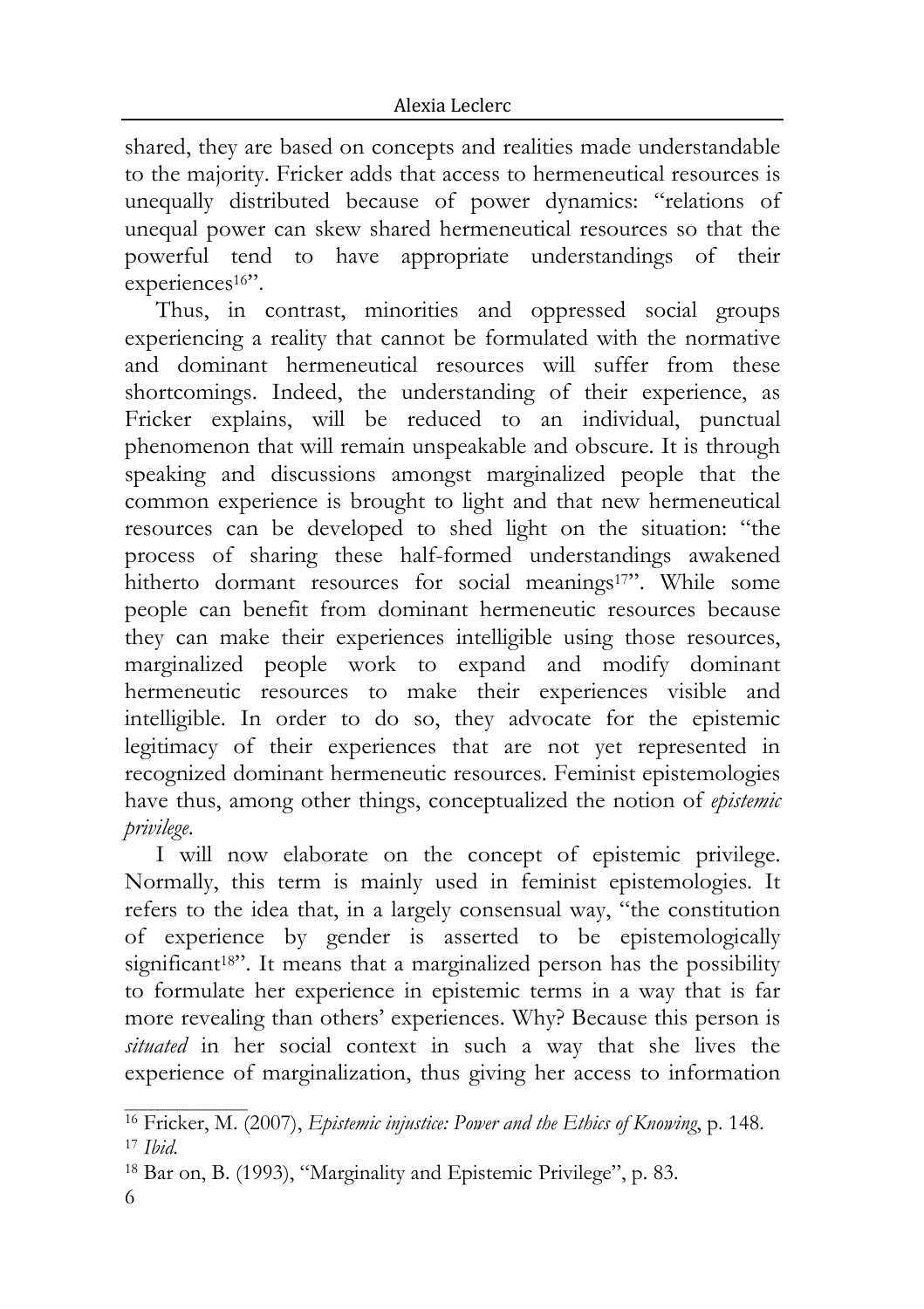that makes explicit what she knows about this experience. Authors have broadened this definition to multiple types of oppression and marginalization. In this context, I will use it to refer to racialized people's experiences of race and their epistemic resources.

The use of epistemic privilege is not consensual amongst feminist epistemologies because, as Bat-Ami Bar On puts it, it becomes difficult to determine which of the marginalized groups have the most privileged epistemic access : "the source of the problem is the existence of multiple socially marginalized groups; is any one of these groups more epistemically privileged than the others […]?19" Despite this problem, I think it is still correct to say that an oppressed or marginalized person holds an epistemic position that gives her more complete resources about her situation with respect to her racial oppression than someone who does not experience it. Thus, I can restrict the understanding of epistemic privilege to a narrow context between a white person and a racialized person (which may also include other power dynamics such as sexism, classism, ability, etc.), to assert that the racialized person holds an epistemic privilege over her experience of racism. Also, Bar On asserts that although the concept of epistemic privilege is important in the process of marginalized groups coming to speak for themselves, it should stop to be used. Indeed, claiming epistemic authority through epistemic privilege somehow repeats traditional patterns that use authority as a form of domination : "although the empowerment […] is an important goal […], by claiming an authority based in epistemic privilege the group reinscribes the values and practices used to socially marginalize it by excluding its voice<sup>20"</sup>. In this regard, I agree that the concept of epistemic privilege would need to be revisited. However, it does not seem sufficient to eliminate the use of this concept, because, precisely in a context of white supremacy in which there is dynamics of domination, it seems necessary to have a conceptual tool that allows us to diagnose the phenomenon. In this regard, I will argue that the concept of epistemic privilege can also apply to the experience of whiteness.

I will now analyse how an epistemic privilege is related to whiteness. To understand why a racialized person, in the context of

<sup>19</sup> *Ibid.*, p. 89.

<sup>20</sup> *Ibid.*, p. 96.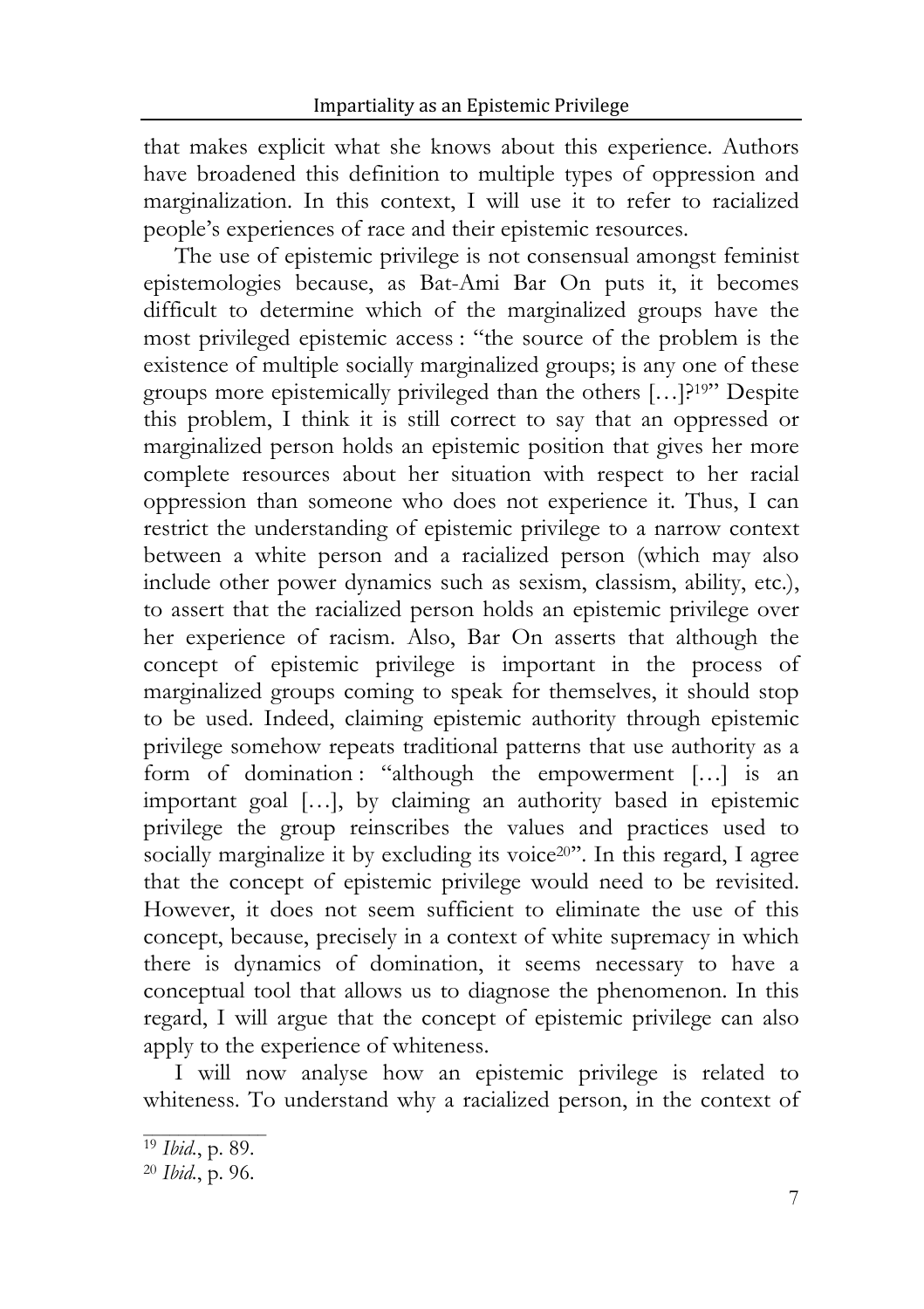white supremacy, has an epistemic privilege regarding her experience of oppression, I must first formulate this experience in phenomenological terms, as I did previously with the experience of whiteness. If the white body's experience does not realize how it takes place in spaces, then the racialized body has a totally different experience. As Fanon describes it, the encounters with white people can be truly negative and difficult:

And then the occasion arose when I had to meet the white man's eyes. An unfamiliar weight burdened me. The real world challenged my claims. In the white world the man of color encounters difficulties the development of his bodily schema. Consciousness of the body is solely a negating activity21.

Therefore, according to Fanon, a racialized body does not feel comfortable "at-home", i.e. in its environment, because it is constituted by racist structures: "Below the corporeal schema I had sketched a historico-racial schema22". The experience of the racialized body is structured by a tense relationship between one's own experience and the projection of racist structures onto oneself. Whiteness is the condition making possible to take an orientation in space and to reach objects with ease: "White bodies are habitual insofar as they 'trail behind actions': they do not get 'stressed' in their encounters with objects or others, as their whiteness "goes unnoticed<sup>23"</sup>. In this regard, the white body is capable of fulfilling its aspirations, its capacities, etc., more than a racialized body. Thus, the possibility for white people to orientate themselves towards an 'I can' is a privilege reserved to white people because all the possibilities of mobility are open to them, which is not the case for racialized people. The non-white person is therefore intercepted in her mobility, i.e. the body's ways and limits to engage in the world<sup>24</sup>, and thus, she does not have the possibility to concretely unfold all of her intentions in

<sup>21</sup> Fanon, F. (1986), *Black Skin, White Masks*, p. 110.

<sup>22</sup> *Ibid.*, p. 111.

<sup>23</sup> Ahmed, S. (2007), "Phenomenology of Whiteness", p. 156.

<sup>24</sup> Cf. Young, I. M. (1980), "Throwing like a Girl: A Phenomenology of Feminine Body Comportment Motility and Spatiality", p. 146.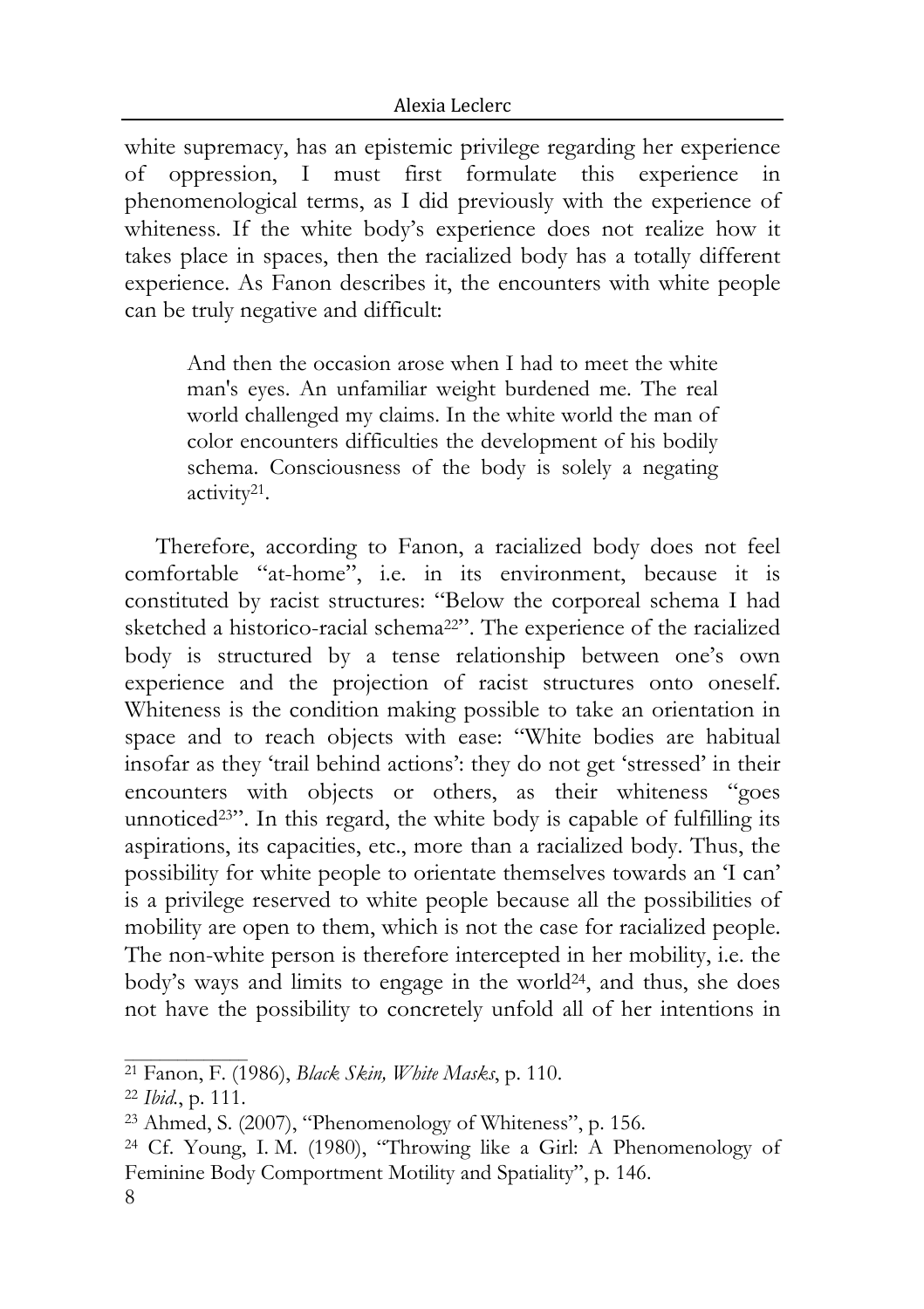the world. The consequence of being racialized in a world oriented for and by whiteness is the loss of a racialized person's agency: "which means [...][being] diminished as an effect of the bodily extensions of others<sup>25"</sup>.

Returning to our definition of epistemic privilege, we can conclude that a racialized person in the context of white supremacy has epistemic privilege over her experience as she experiences racial oppression. On the other hand, as mentioned above, a white person is in a context that allows her to ignore racial oppression. Therefore, white people do not have a privileged access to this type of experience. While their experience of whiteness does not give them an epistemic privilege about racial oppression, it gives them another type of epistemic privilege that I would like to develop in the next section. Precisely, I will argue that they have a privileged access to the majority of hermeneutic resources because they reflect and are built upon whiteness.

## **2. Epistemic Privilege and Impartiality**

The goal in this section is to show how the concept of epistemic privilege can be broadened to the experience of dominant experiences. I will refer to the concept of epistemic privilege as the possibility for a white person to be able to use and to refer to the dominant hermeneutic resources. Indeed, as they reflect and correspond to the white experience, they can perfectly make intelligible the situation of whiteness since it is constitutive of the dominant hermeneutic resources. As we have seen, the commonly lived, normalized and dominant experience corresponds to the terms of whiteness. Thus, hermeneutical resources are made to respond to the white socio-historical perspective. When a white person argues with a racialized person, both share certain hermeneutical resources, and each possesses their own, based on their social conditions. However, the white person will be supported by the majority's hermeneutical resources, which will give her the belief that her perspective is the norm and therefore she will think that she is impartial.

 $\frac{25 \text{ Ahmed}}{25 \text{ Ahmed}}$ , S. (2007), "Phenomenology of Whiteness", p. 161.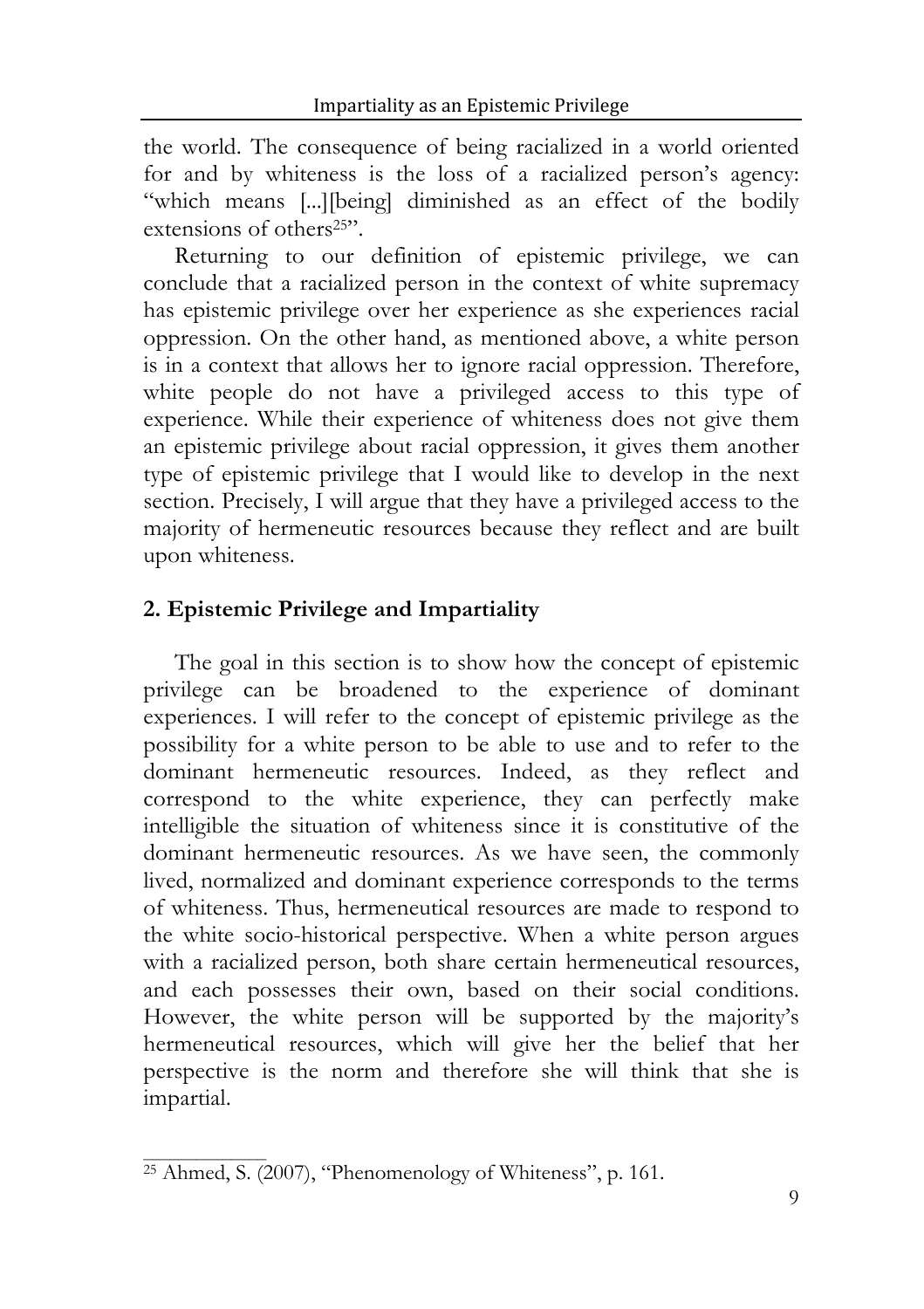My argument is that corroboration between white experience and the dominant hermeneutic resources is an epistemic privilege. It confers the possibility to feel impartial with respect to an issue involving racism. This epistemic privilege (white in this case) thus concretely manifests in a dialogue as the posture of impartiality which either constitutes or is part of this privilege. The current social conditions allow white people to feel unconcerned about racial issues because they do not feel racialized. Therefore, they can feel detached and as if they are outside the problem of racism, thus relegating this issue to racialized people. Impartiality is an expression of white privilege because a white person can afford to position herself on an issue, concerning racism for instance, without being perceived as biased for defending an ideology. She can argue for a certain argument without being reduced to her race, but rather considered as an epistemic agent in her own right, beyond race. White people hence have the privilege of being able to take position in a supposedly impartial way, which means that they do not have to bear the burden to justify how their posture is not initially biased by their "racialized" point of view.

Therefore, when it comes to engaging in a testimonial exchange with a person who attempts to express an experience outside the white phenomenological experience and hermeneutical resources, the white person cannot properly understand it because she ignores how her whiteness makes her overlook the othered experience. My argument follows logically from what has been stated previously: I have argued that the belief that it is possible to be impartial is given by the phenomenological experience of whiteness. Accordingly, since this experience is underpinned by the preconception that whiteness is the only way to reveal the world, experiences that do not correspond to it will be othered and marginalized. In this way, as whiteness becomes the norm and is institutionalized, it allows white people to feel legitimized in their dialogical and epistemic postures. Therefore, when it comes to engaging in a testimonial exchange with a person who attempts to express an experience outside the white phenomenological experience, the white person cannot properly understand it because she ignores how her whiteness makes her overlook it. Thus, a person who has a phenomenological experience corresponding to this framework can refer to it and will exclude her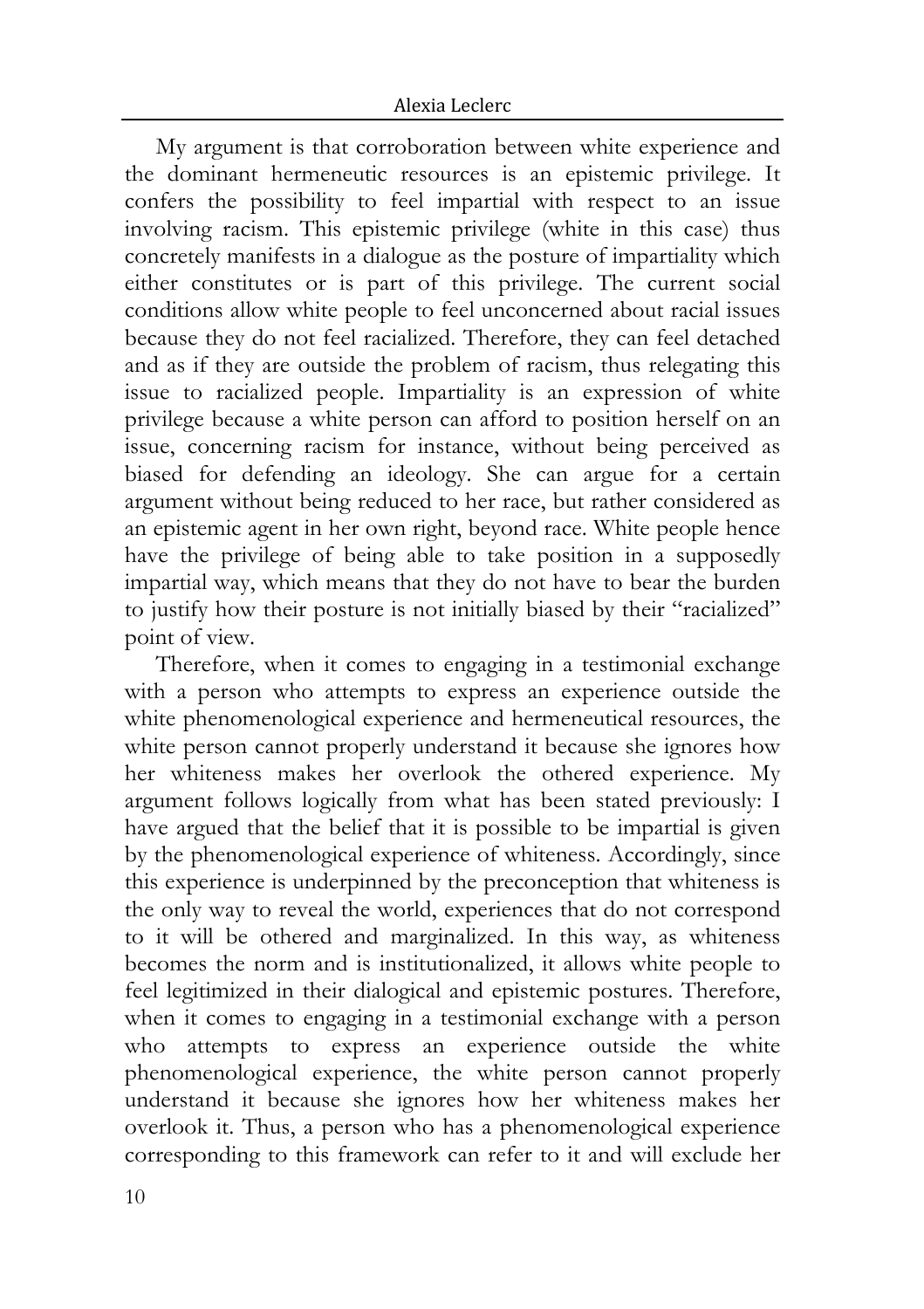interlocutor from it. If feeling "at-home" is a privilege for white people, then the posture of impartiality that is attached to it is one as well.

Hence, impartiality is part of the cognitive processes that lead back to white solipsism and therefore contribute to the maintenance of the dominant hermeneutical resources. Indeed, to feel impartial in a discussion is to believe that one's position or idea better reflects reality than the interlocutor's. However, as we have seen, this reality is epistemically forged by socio-historical and structural phenomena that partially account for reality and that lead to forms of ignorance.

## **3. Impartiality and White ignorance**

This section will elaborate on the relationship between impartiality and the concept of white ignorance and their epistemic consequences in a dialogue. The dominant hermeneutical resources have historically been constructed from racialized social conditions that, according to Charles Mills, create a "racialized causality" between knowledge and non-knowledge. The "natural" point of view of whiteness, as discussed above, is the stepping-stone of the majority's perception. Systems of knowledge must be constructed in a way that they respond to majority's experience. Indeed, hermeneutical resources make reality intelligible, and therefore account for the white experience. Thus, according to Mills, race is at the origin of what we collectively know or do not know. The system of knowledge has been constructed in such a way that it obliterates what is outside of the white norm since it does not correspond to its horizon of signification. Knowledge outside of it will not make sense for the white majority, as it will not recall white experience. Charles Mills presents a very enlightening explanation: "*P* would be easily discoverable in a society were it not for widespread white racism, and that with additional research in the appropriate areas, *P* could be shown to have further implications<sup>26"</sup>. This passage explains that something might have been known if the research was not held back by forms of racism. Because society retains the white experience as the norm, anything outside this horizon of significance is obliterated. Hence, hermeneutical resources are partial and are based on what

 $\frac{26 \text{ Mills}}{26 \text{ Mills}}$ , C. (2007), "White Ignorance", p. 24.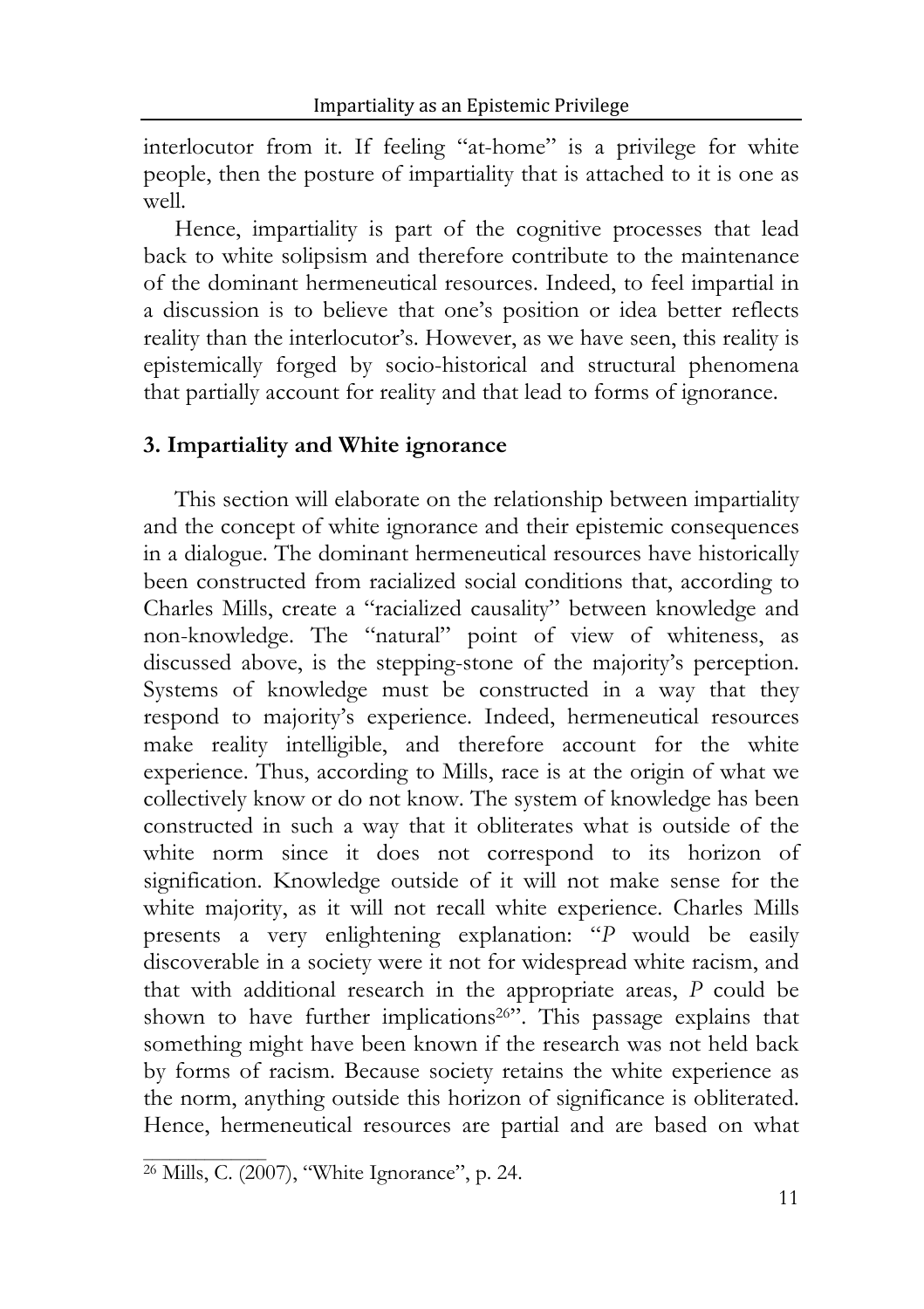Mills calls white ignorance. White ignorance is a cognitive phenomenon shared by white people that is historicized by the removal of epistemological perspectives to account for their biases. Racialized causality is, according to Mills, what causes this ignorance, which is then perpetuated either by truly racist motivations or by a socio-structural transfer. White ignorance echoes hermeneutical oppression in the sense that the epistemic resources that make it possible to account for reality are partial because of a racist historicization that privileges white experience. Hermeneutical resources are therefore shaped by white ignorance.

The system of knowledge makes reality intelligible. Practically, this conceptual grid is elaborated by how society is epistemically structured by relations of power: "concepts will not be neutral but oriented toward a certain understanding, embedded in sub-theories and larger theories about how things work27". What Mills calls *white normativity*, the epistemic principle according to which Euro-American societies have established themselves as a socio-historical epicenter, has made it possible to forge a referential framework that constructs perceptions of reality. Thus, the framework and the perceptions of reality correspond to each other and are mutually valid from a dominant perspective: "with Europe's gradual rise to global domination, [...] a conviction of exceptionalism and superiority that seems vindicated by the facts, and thenceforth, circularly, shaping the perception of the facts<sup>28"</sup>.

Back to the example of the white privilege presented by Peggy McIntosh: "34. I can worry about racism without being seen as selfinterested or self-seeking29".This says that one can speak about racial issues without being accused of being motivated by an ideology or by personal motives. This example shows precisely how impartiality is a white epistemic privilege. Indeed, one must be a white person to be able to speak about racial issues without being accused of bias or lack of nuance. This is significant because it means that, to be perceived as legitimate to talk about these issues, one should not experience them personally to be impartial and neutral towards them. The white people's voices seem to have superior epistemic value in speaking

<sup>27</sup> *Ibid.*

<sup>28</sup> Mills, C. (2007), "White Ignorance", p. 25.

<sup>29</sup> Zack, N. (2018), *Philosophy of Race, an Introduction,* p. 166.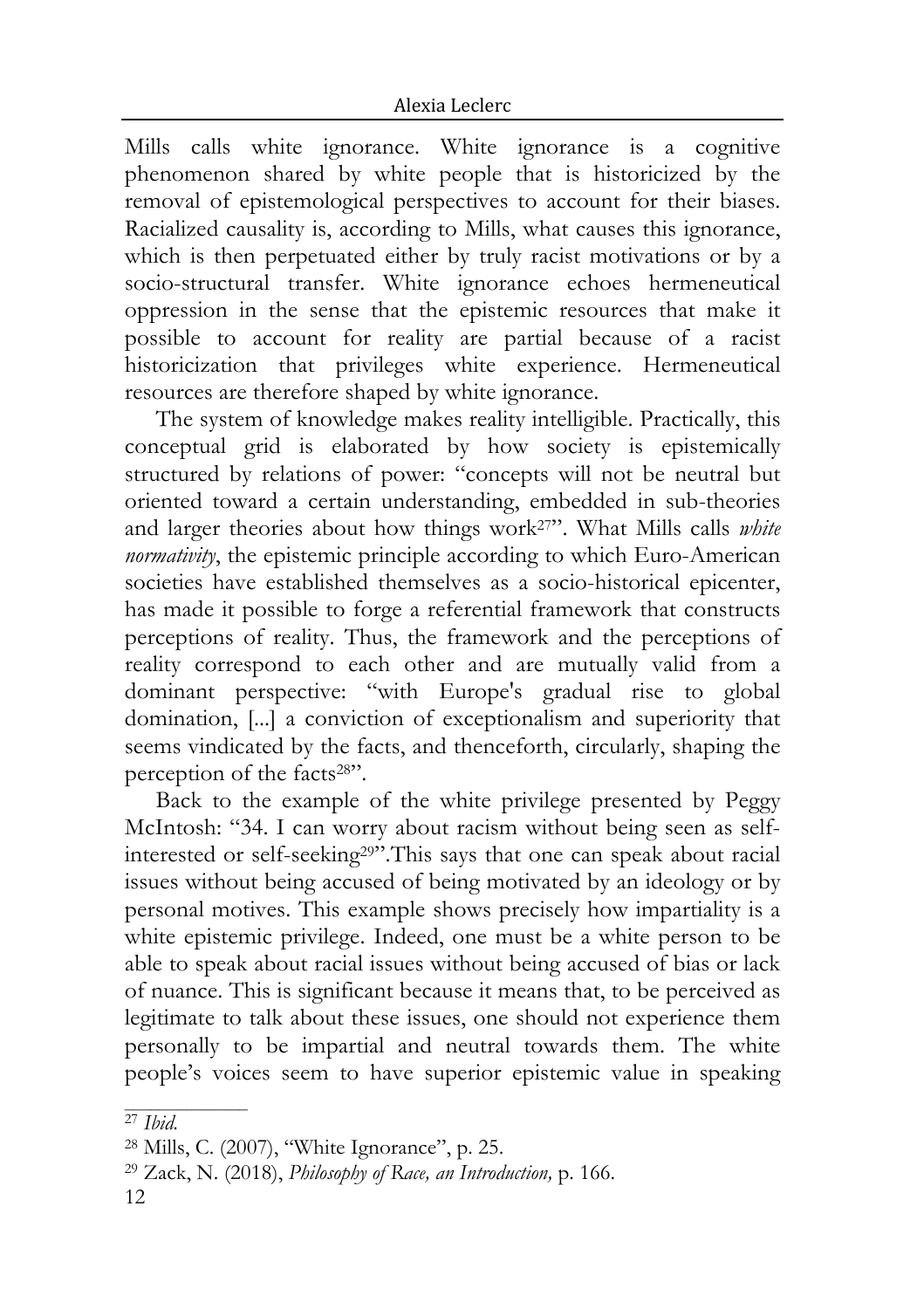### Impartiality
as
an
Epistemic
Privilege

about racial issues, which entails that the voices of people experiencing the negative consequences of white domination continue to be reduced to the epistemic posture of being biased, subjective and non-neutral. One could argue, in response, that white people simply do not initially claim to be in an epistemic posture of impartiality. They might believe to have only one opinion among others, beyond race and white domination. But my argument is that even if the white person is not voluntarily racist, the hermeneutical resources she deploys will be based on white ignorance. Therefore, as long as the person does not recognize that her epistemic posture is tainted by oppressive structures, she will somehow thereby renew white domination. Also, even the racialized person who tries to explain her experience of being racialized must first learn and assimilate the colonizer's epistemic and linguistic resources to make her testimony intelligible: "to speak means to be in a position […] to support the weight of a civilization<sup>30"</sup>. This mechanism reinforces the oppressive structures because, as Fanon explains it, the colonized (racialized) person participates in her own oppression31 by using the tools that were used to assert and re-affirm her inferiority. Some will argue that this process can actually be useful to oppressed groups because they can speak up and challenge these resources more efficiently because they are accessible and intelligible to dominant groups more effectively: this "*might* promise a certain kind of liberation from the alienation<sup>32"</sup>. However, according to Fanon, the racialized person will constantly be limited by her racialized embodiment in front of the white person: "embodiment frames the linguistic performance and limits its significance33". This limit can be understood in terms of epistemic injustices.

Kristie Dotson, in her article "Tracking epistemic violence, tracking practices of silencing", offers an account of epistemic oppression within dialogical relations via the concept of "pernicious ignorance": "epistemic violence, then, is enacted in a failed linguistic exchange where a speaker fails to communicatively reciprocate owing

<sup>30</sup> Fanon, F. (1986), *Black Skin, White Masks*, p. 17.

<sup>31</sup> cf. Drabinski, J. (2019), "Frantz Fanon".

<sup>32</sup> *Ibid.*

<sup>33</sup> *Ibid.*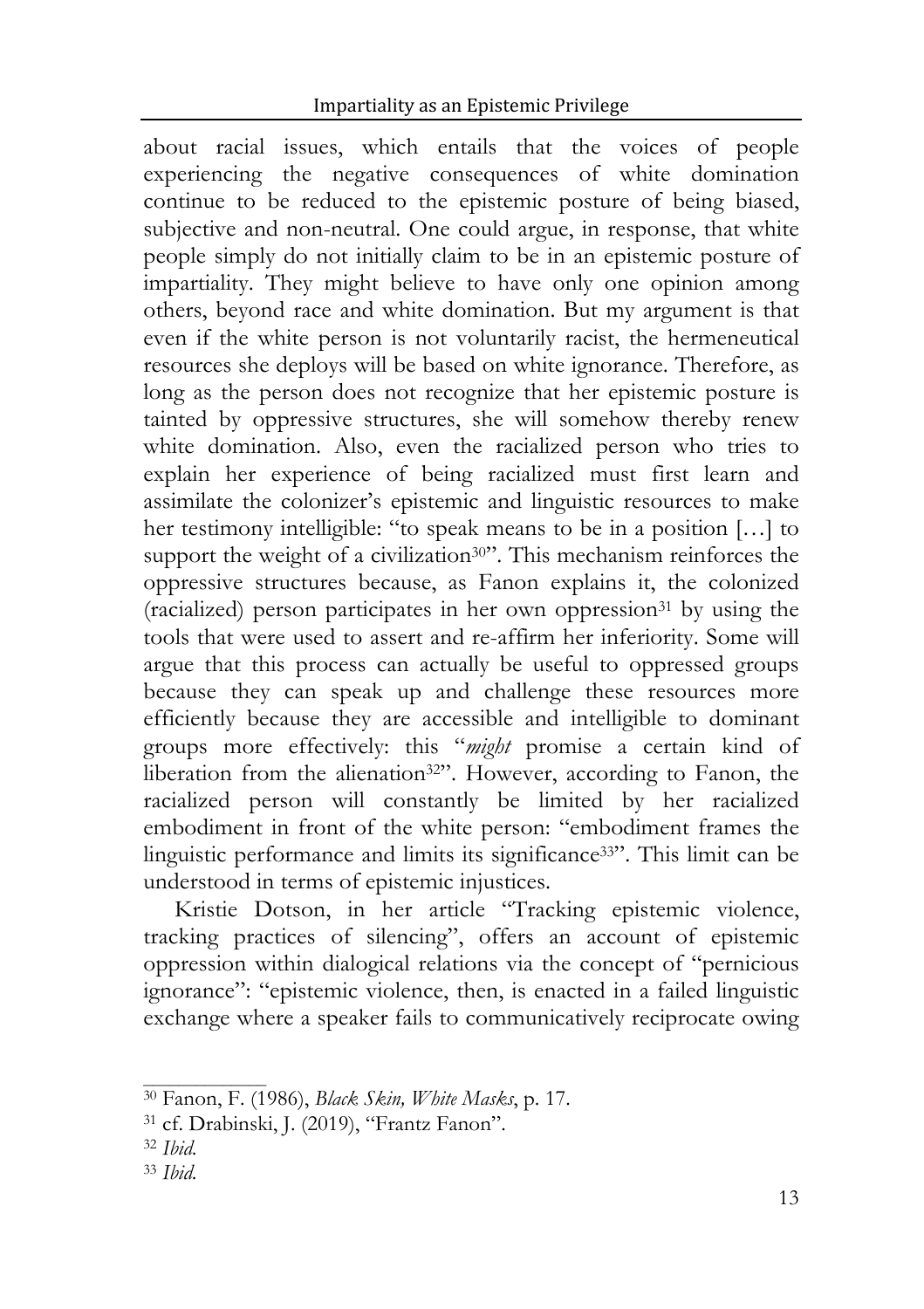to pernicious ignorance34". Within this framework, I will now argue that impartiality as a white epistemic privilege produces a form of epistemic violence within linguistic exchanges because it maintains a pernicious ignorance of racialized people's testimonies.

How could impartiality produce epistemic violence? First, I need to explain what a failed linguistic exchange is. A linguistic exchange needs conditions of reciprocity, as Hornsby specifies, so that the two dialogical agents can understand each other and thus achieve a "successful linguistic exchange<sup>35"</sup>. Thus, a linguistic exchange fails when a speaker cannot be understood because her interlocutor is not qualified to receive and understand her testimony to some degree, refusing to communicate with her. Violence occurs precisely in this type of refusal, i.e. when it is due to pernicious ignorance, whether it is intentional or unintentional. However, accounting for epistemic violence against an epistemic agent due to pernicious ignorance is difficult because it is closely related to context: "all ignorance has the potential to be harmful, but ignorance becomes harmful only in certain circumstances and to the extent that it causes harm36". How could pernicious ignorance be linked to the epistemic privilege of impartiality? Impartiality as a white epistemic privilege rekindles the majority's norms and can impede a dialogue by maintaining a form of pernicious ignorance about the testimony of people in minority or in oppressed situations. The ignorance generating epistemic oppression imposes forms of silence and it hinders a dialogue by failing to recognize the epistemic value of a speaker as a knowing subject. As Dotson explains, as a result, certain social groups, such as black women, will have lower epistemic status because of their audience's ignorance: "[...] ignorance produced by the construction of epistemically disadvantaged identities<sup>37"</sup>. According to Tuana, certain social identities are often perceived as indicating a lack of credibility. Consequently, pernicious ignorance contributes to maintaining unequal epistemic positions in a dialogue. Moreover, people with a social identity allowing them to be recognized for their true epistemic

<sup>&</sup>lt;sup>34</sup> Dotson, K. (2011), "Tracking epistemic violence, tracking practices of silencing", p. 243.

<sup>35</sup> *Ibid.*

<sup>36</sup> *Ibid*., p. 239.

<sup>37</sup> *Ibid.*, p. 243.

<sup>14</sup>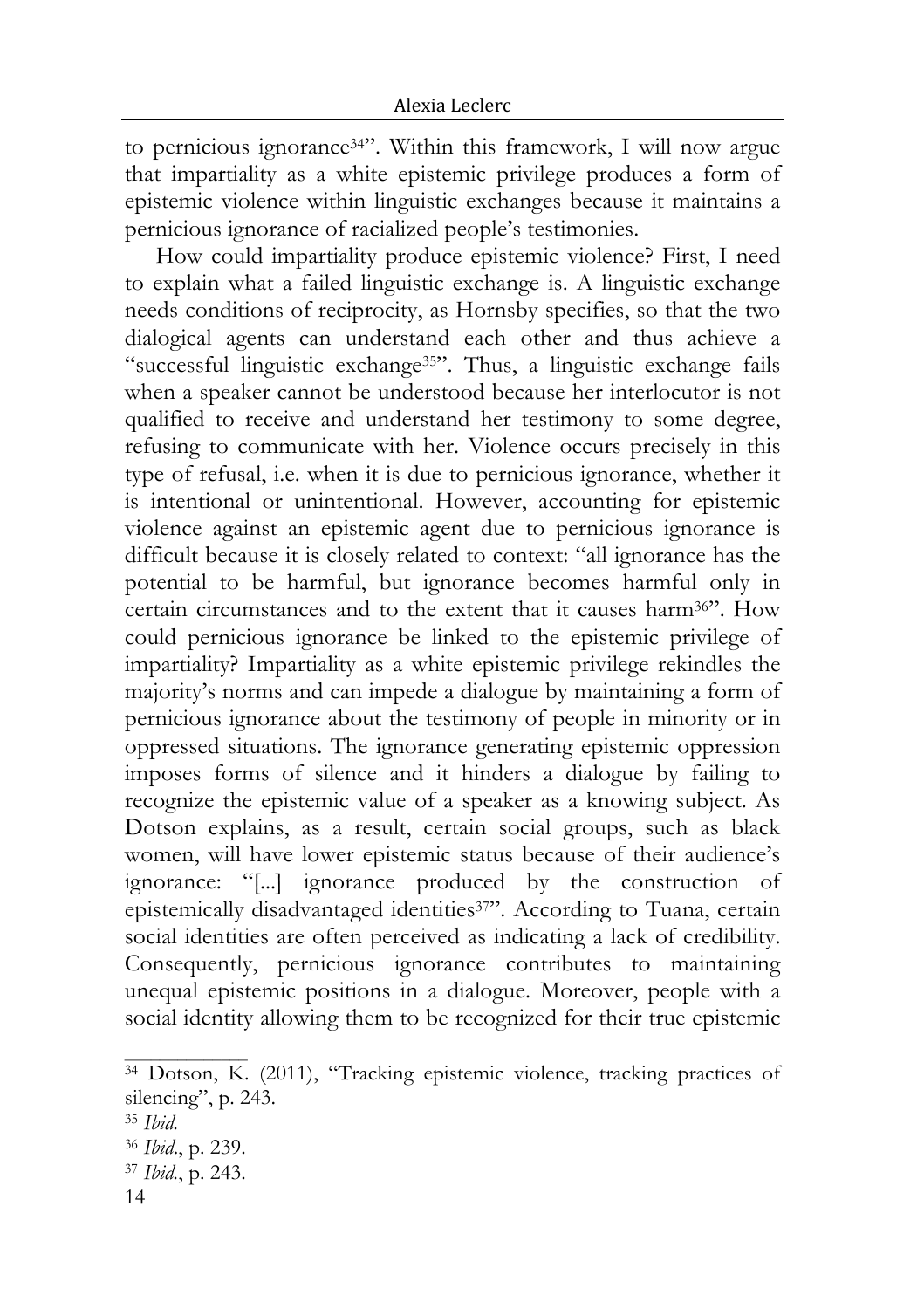value (or even to benefit from a surplus of epistemic value) will benefit from their audience's reciprocity because they can be perceived as credible knowers. However, a social group considered to lack credibility will become the victim of epistemic oppression, since dialogical reciprocity depends on the recognition of their epistemic status. Impartiality thus is a privilege, because to be able to situate oneself in this posture is only possible if one feels recognized epistemically. Therefore, one must belong to a privileged group or to a social identity supported by the majority's epistemic resources. Impartiality also renews epistemic violence because it obliterates the interlocutor's testimony by diminishing its epistemic value. Pretending to be more impartial than her interlocutor is to renew the preconception that one's epistemic situation is better placed to evaluate a situation.

One might object that white people do not renew epistemic violence when they obliterate the testimony of a marginalized social group because they do not voluntarily renew pernicious ignorance. In this way, white people would only be part of the social structure, which would itself be responsible for the epistemic processes that silence the words of marginalized groups. To this extent, one could argue that the structural nature of white domination means that white people should not always be accused of committing acts of epistemic oppression. However, according to Dotson's conceptual framework, the restoration of acts of ignorance to their contexts can be divided into voluntary and involuntary acts. One can contextualize the different cases of epistemic oppression and avoid generalizing in a fixed framework. This conception avoids reproducing the same epistemic errors, for example, trying to detach oneself from the concreteness of dialogical and epistemic schemes. Moreover, the aim is precisely to explain how epistemic structures influence individual attitudes to highlight the importance of taking responsibility by acknowledging one's privileges.

# **Conclusion**

In this paper, I aimed to expose the phenomenological and epistemological ramifications of the posture of impartiality as a privilege held by those who can benefit from the majority's epistemic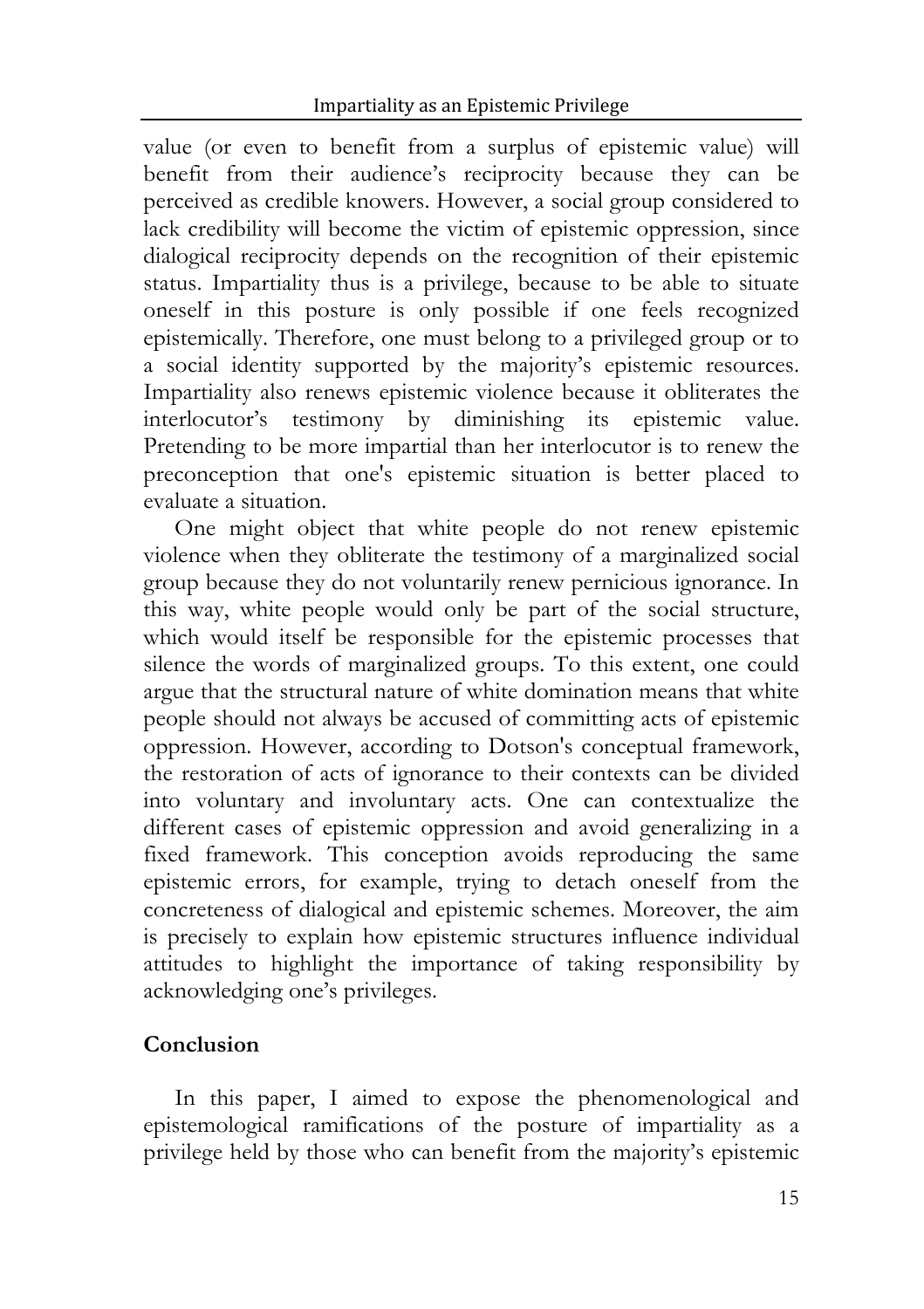resources socio-historically constituted around and by whiteness. A lived experience is based on a situated, and therefore partial, point of view, which is itself constituted by a socio-historical context prioritizing whiteness. This leads to the occultation of other lived experiences, which is transposed epistemologically through the feeling of being impartial. Indeed, the majority's experience conceals the partiality of its point of view by this posture of impartiality. Hence, impartiality generates and maintains epistemic oppressions that cause harm on two levels. On a hermeneutical level, impartiality renews structures of oppression precisely because it maintains ignorance, or, in other words, because it maintains the knowledge system as it is, in all its partiality. On a testimonial level, the person who sees herself devalued in her testimony because her interlocutor overvalues her own posture cannot be truly understood and thus is silenced.

#### **Bibliography**

- Ahmed, S. (2007), "Phenomenology of Whiteness", *Feminist Theory*, vol. 8, nº 2, p. 149-168.
- Bar on, B. (1993), "Marginality and Epistemic Privilege", Alcoff, L. and E. Potter (dir.), *Feminist Epistemologies*, New York, Routledge, p. 83-100.
- Di Angelo, R. (2011), "White Fragility", *International Journal of Critical Pedagogy* , vol. 3, nº 3, p. 54-70.
- Drabinski, J. (2019), "Frantz Fanon", Zalta, E. N., *The Stanford Encyclopedia of Philosophy*, https://plato.stanford.edu/archives/spr2019/entries/frantzfanon/.
- Fanon, F. (1986), *Black Skin, White Masks*, trad. Markmann, C. L, London, Pluto Press.
- Fricker, M. (2007), *Epistemic injustice: Power and the Ethics of Knowing*, New York, Oxford University Press.
- Dotson, K. (2011), "Tracking epistemic violence, tracking practices of silencing", *Hypatia*, vol. 26, nº 2, p. 236-257.
- Mills, C. (2007), "White Ignorance", *Race and Epistemologies of Ignorance*, S. Shannon and N. Tuana, (dir.)*,* Albany, State University of New York Press, p. 12-36.